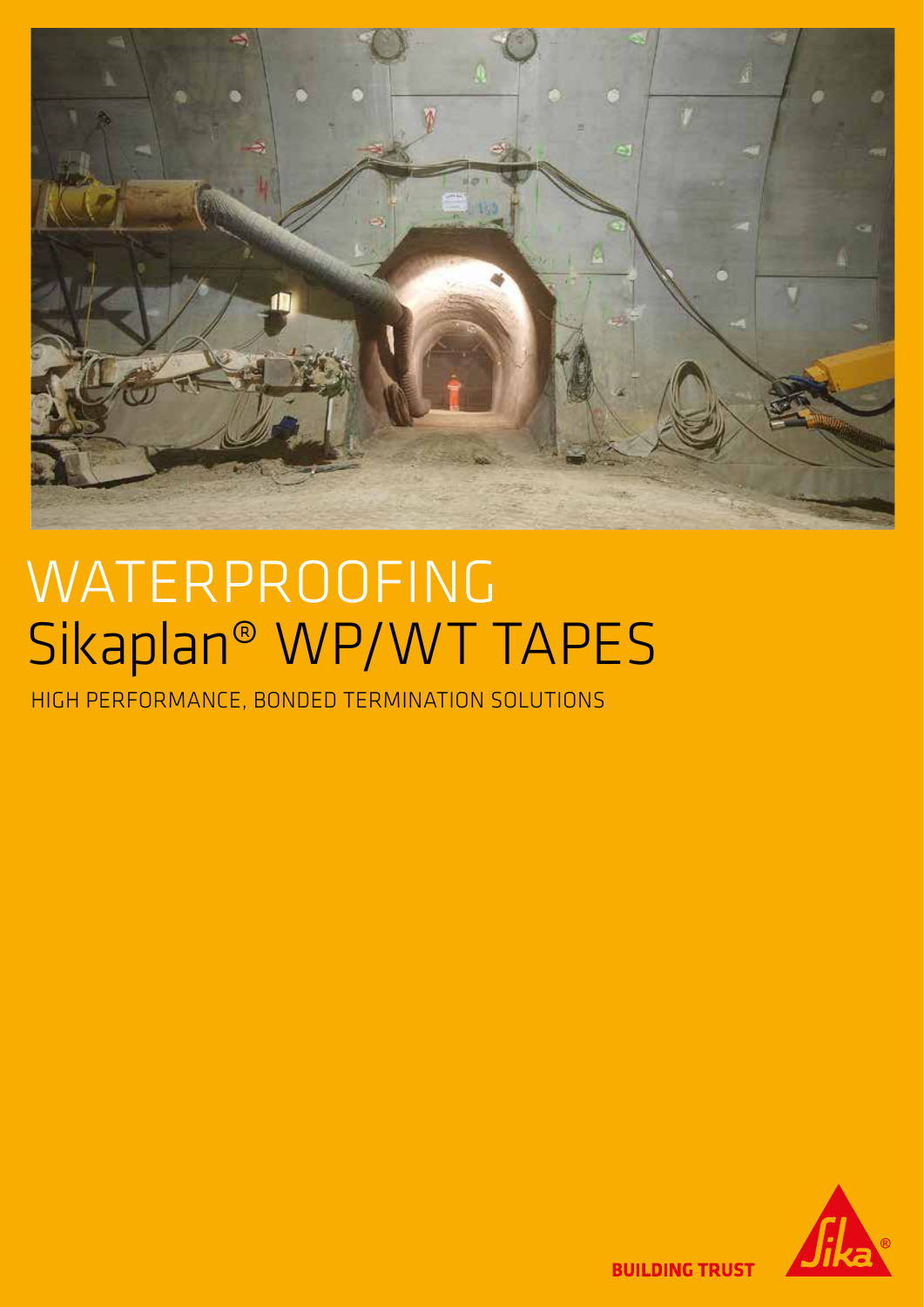## CHALLENGING CROSS TUNNELS

FORMING WATERTIGHT TERMINATIONS and seals at the connections of cross tunnels and other shafts such as the transitions from precast elements to station boxes, onto precast tunnel lining segments that are produced using impermeable concrete, represents a technical challenge. The design and installation in situations with complex component geometry and high hydrostatic pressure is particularly difficult. To date, mechanically clamped watertight connection systems have predominantly been used for this purpose.

#### CROSS TUNNELS

Parallel twin tunnel tubes are generally connected every 200 – 500 m (according to function and local requirements) with a cross tunnel. These cross tunnels generally ensure an escape route from one tunnel to the other in case of a fire. In addition technical support and operational equipment such as the electrical switch rooms are often located in these passages and therefore they have to be watertight structures and "totally dry", meaning also resistant to significant hydrostatic pressure.

This is easily achieved with Sikaplan® sheet membrane systems based on either polyvinylchloride (PVC), specifically the Sikaplan® WP 1100 series; or flexible polyolefin (FPO), the Sikaplan® WT 2200 series, depending on the ground conditions and project requirements. Historically, the watertight connections of the loose laid, welded Sikaplan® membranes to the circular precast element shape are made by mechanically clamped systems, which can be difficult to correctly install in some conditions, and are sensitive for failures.

#### MAIN CHALLANGES IN CROSS SECTIONS

- $\blacksquare$  Uneven surfaces (e.g. shotcrete)
- Damp/wet surfaces
- Ground freezing treatments
- ́ Expansion/movement joints between segmental linings and cross-tunnels
- Offsets between segments of approx. <1.5 cm (tolerance)
- Location of the sealing gaskets and rebated grooves 3-dimensional water-flow paths
- Grease/dirt contamination inside the joint
- Conure/Connections as secure/equal to the watertight lining system

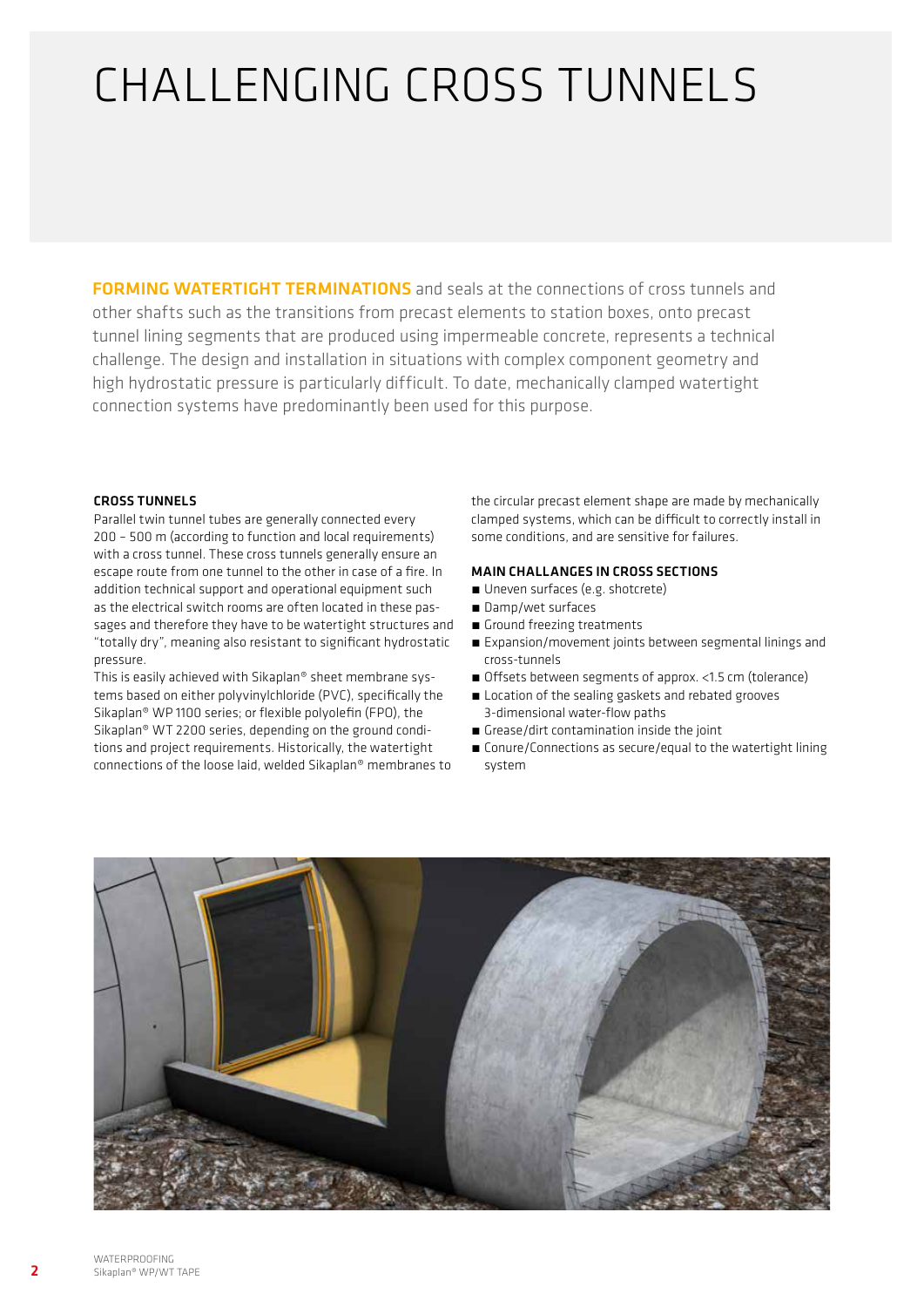### INNOVATIVE, HIGH PERFORMANCE BONDED TAPE SEALING SOLUTIONS

AS THE GLOBAL LEADER IN TUNNEL WATERPROOFING SOLUTIONS Sika has developed two high performance bonded tape sealing solutions that are both quick and easy to install, and with the same standard and level of watertightness as the whole cross section/transition waterproofing system (i.e. the Sikaplan Membrane Compartment System). Dependent on which membrane waterproofing system is selected for each project, Sika provides this bonded tape sealing solution based on a compatible formulation of either PVC – "The Sikaplan® WP Tape System", or FPO – "The Sikaplan® WT Tape System".

#### Uses:

- Watertight connection of crossings between parallel tunnels
- Watertight transitions between TBM driven tunnels to station boxes
- Forming compartment systems together with Sikaplan® tunnel membranes in Cut and Cover tunnels
- Watertight terminations of Sikaplan® WP/WT membrane systems

#### Main properties:

- The system cost is "highly" competitive in comparison to any clamped solution.
- No need for the costly mortar beds/build-ups required for mechanically clamped systems
- **•** Proven durability:
	- The FPO based Sikaplan® WT Tape-200 has the same formulation as Sikaplan® WT 2200 Series with proven ageing behaviour >120 years and a well-documented track record
	- The PVC based Sikaplan® WP Tape-200 has the same formulation as Sikaplan® WP 1100 Series with proven ageing behaviour >100 years and a well-documented track record
- Full material/system compatibility and tested life expectancy
- Minimizes the risk of failures at critical details





3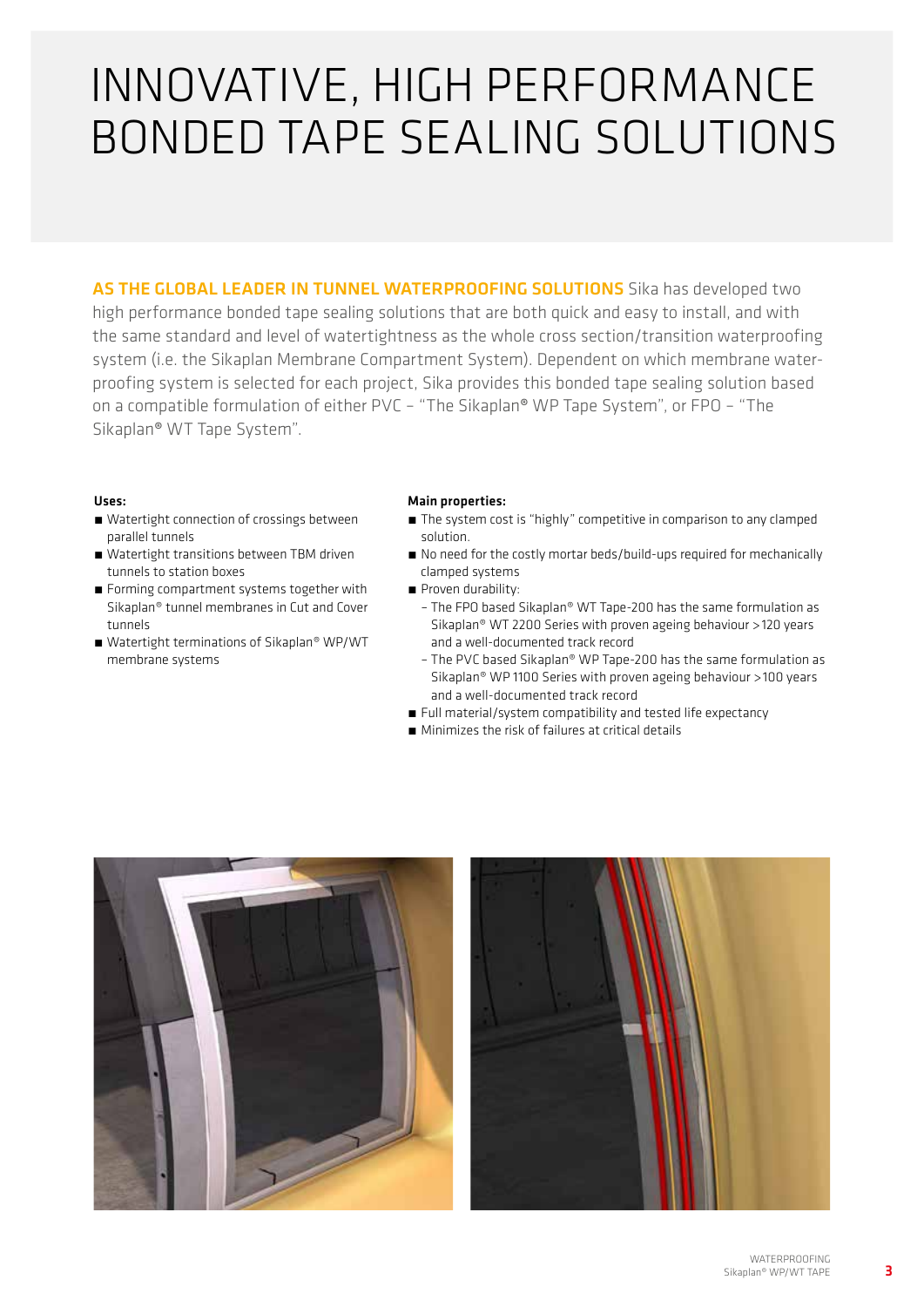### Sikaplan® WP TAPE SYSTEM

For PVC membranes

Sikaplan<sup>®</sup> WP TAPE-200 is a waterproof sealing tape for terminations and fixings of Sikaplan<sup>®</sup> WP membranes and is therefore also based on fully compatible modified PVC. The waterproof sealing tape is bonded and fully sealed by heat welding to the Sikaplan® WP waterproofing membranes – Including series WP 1100, 2101 and 2110 (all also based on the same PVC). The Sikaplan® WP Tape-200 is used to connect the Sikaplan® WP membranes to the substrate and itself at edges and terminations, thereby maintaining a high quality watertight seal that is exactly the same as the joints between the membrane sheets themselves. It can also therefore be used in Cross tunnels for all of the necessary special, high performance and secure terminations of the Sikaplan® WP Membrane System.

#### CHARACTERISTICS / ADVANTAGES

Sikaplan® WP Tape-200 is a white/black tape modified on the black side to provide excellent adhesive properties with the Sikadur®-31 CF adhesive, for bonding to concrete and steel surfaces.

- Very good bond characteristics
- Long-term water resistance
- Optimized workability, heat weldable
- Optimized flexibility with high tensile strength and multiaxial elongation
- **Elastomeric behaviour**
- **E** Flexible in cold temperatures
- Bonds the membrane tape securely to the concrete substrate at terminations and fixings
- No lateral water underflow





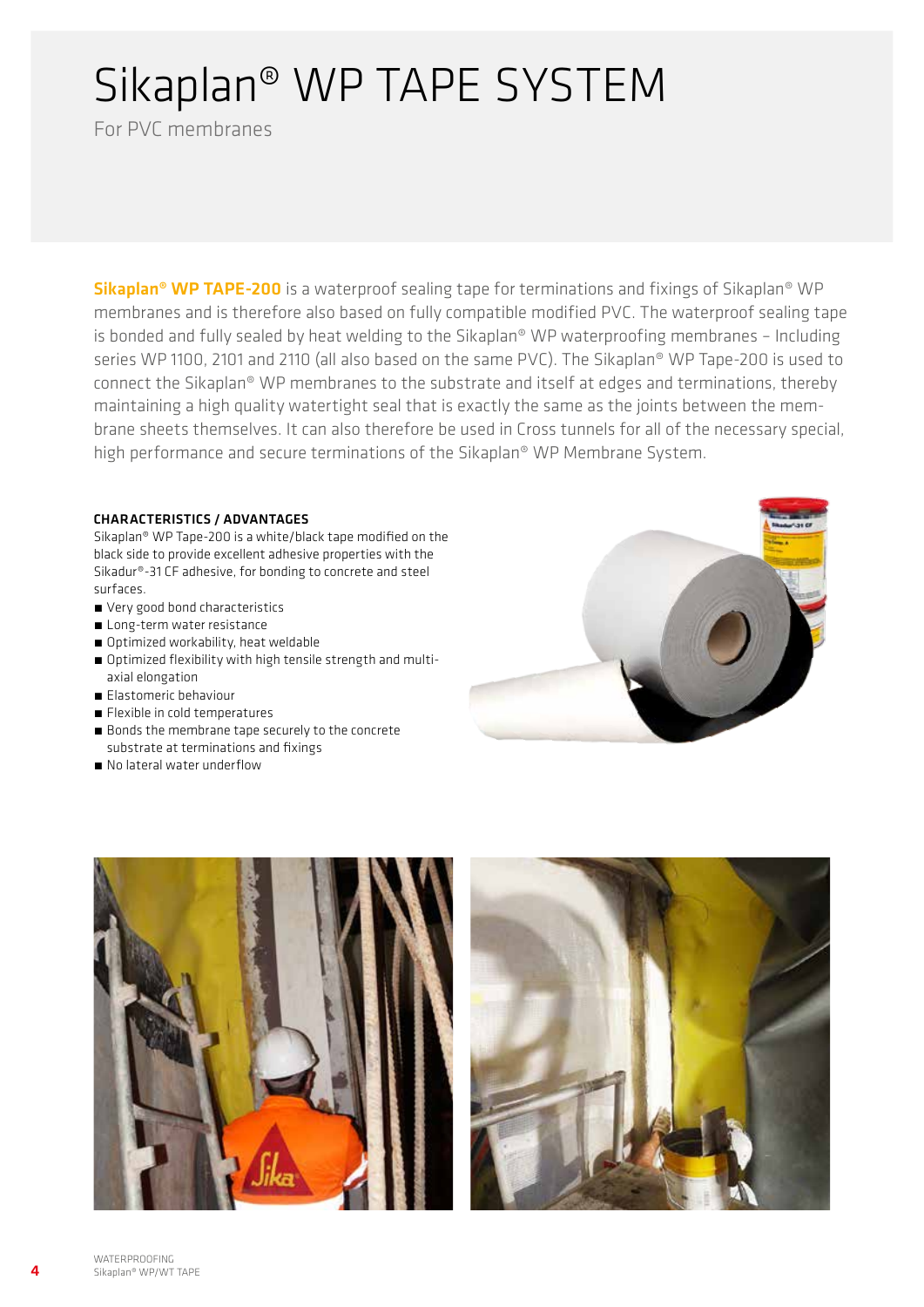### Sikaplan® WT TAPE SYSTEM

For FPO membranes

**SIKAPLAN<sup>®</sup> WT TAPE 200** is a high performance watertight sealing system based on modified polyolefin (FPO) membrane, with excellent bond characteristics with a range of special Sikadur® epoxy adhesives to ensure the optimum adhesion in different applications and conditions. The system allows direct watertight connections by heat welding to polyolefin (FPO) based waterproofing membranes from the Sikaplan® WT 1200, 2200, 5200 and 6200 ranges. The Sikaplan® WT Tape 200 is used to maintain a high quality watertight seal by connecting Sikaplan® WT membranes to the substrate at perimeter edges and terminations, plus it is also used for the creation of sealed compartments in the so-called compartment waterproofing systems.

#### CHARACTERISTICS / ADVANTAGES

Sikaplan® WT Tape is a grey/black tape modified on both sides. Both, black and grey sides have excellent bonding properties with Sikadur®-31 CF epoxy adhesives to concrete and steel.

- **Excellent adhesion between the tape and adhesives means** no solvent activation of the tape is required on site
- Fast and easy to install
- Suitable for installation on both dry and damp concrete surfaces
- Performs well within a wide range of temperatures
- Good adhesion to many different material substrates
- $\blacksquare$  The adhesives are available in normal and rapid hardening grades to suit different conditions and requirements
- Root penetration resistant
- No lateral water underflow







5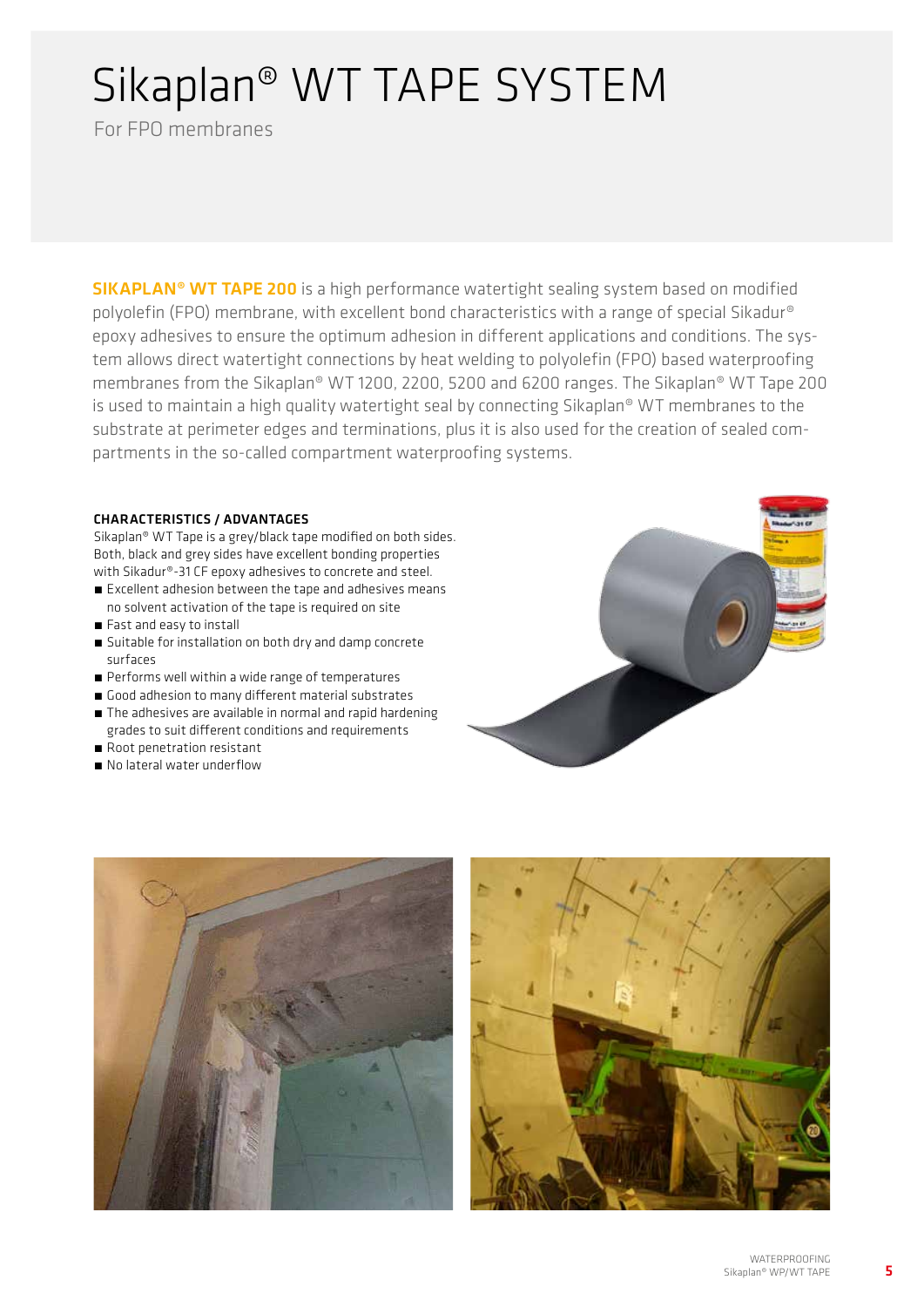### COMPARISION

MECHANICALY CLAMPED watertight connections are well known systems. Clamped solutions are also regulated by DIN Standard 18195 part 9. They have well known practical limitations and disadvantages in terms of their watertightness (particularly against high water pressure), together with high costs for tailormade fabrication and time consuming specialist installation. The higher the water pressure gets, the higher the demands and also the necessary dimensions of the waterbar, including the flange system.



Comparison between clamped and bonded connection systems according to Tunnelling Manual 2014/German Geotechnical Society

| Criteria                             | Clamped type               | <b>Bonded type</b>        |
|--------------------------------------|----------------------------|---------------------------|
| Effect on the excavation geometry    | High workspace requirement | Low workspace requirement |
| Substrate requirements               | No difference              | No difference             |
| Surface characteristics requirements | High                       | Low                       |
| Number of (sub-) trades needed       | Medium                     | Low                       |
| Time required for installation       | High                       | Low                       |
| Inspection demands                   | High                       | Low                       |
| Susceptibility to defects            | High                       | Medium                    |
| Effectiveness                        | Medium                     | High                      |
| Cost                                 | High                       | Low                       |



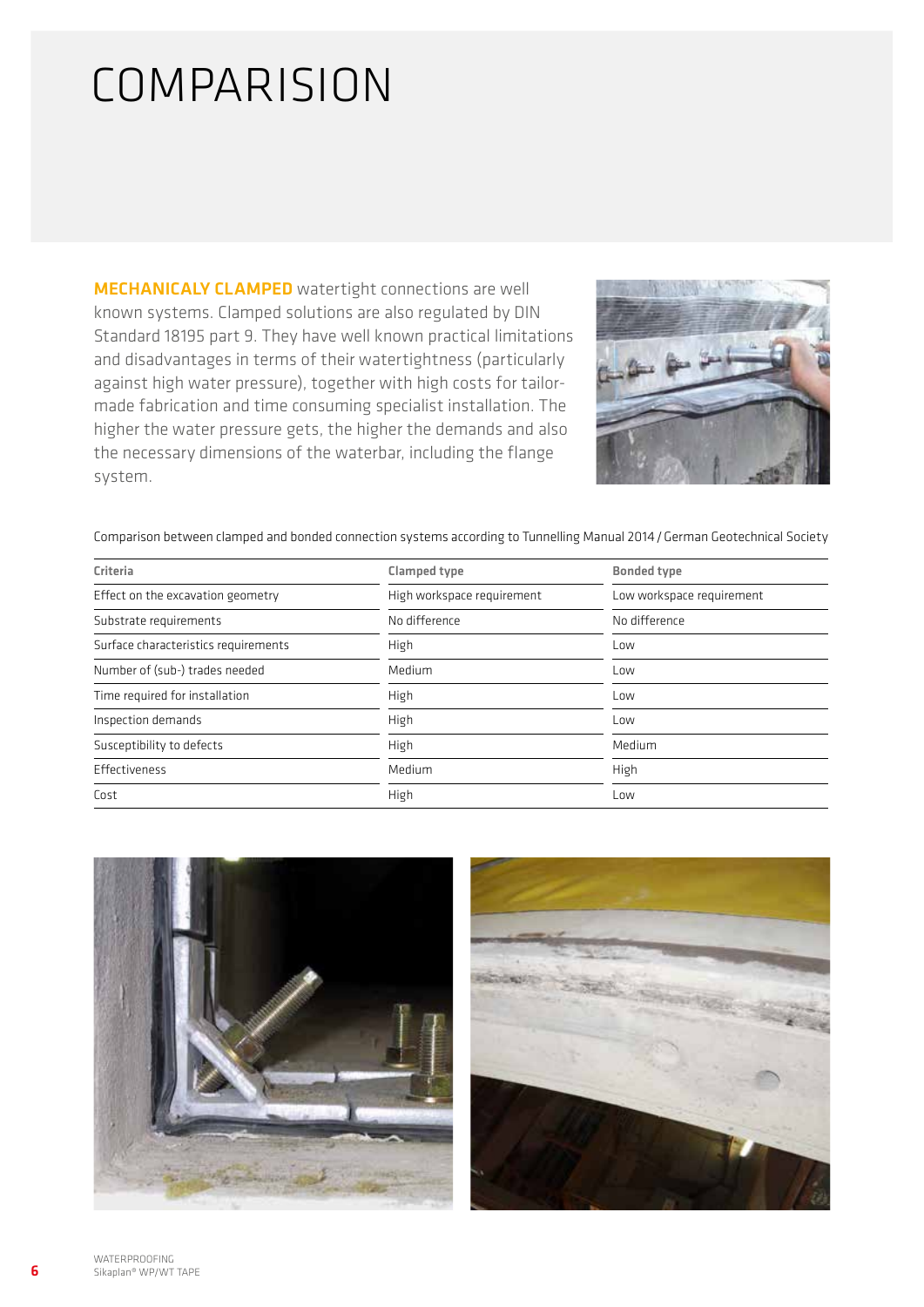### TESTING

SIKAPLAN® WP TAPE-200 AND SIKAPLAN WT TAPE-200 were tested for function and performance under high water pressure according to the Tunnelling Manual 2014. The purpose of the insitu water pressure test was functional validation of the watertightness of the specified sealed connection system and also to then determine the limits of the watertight sealing system. This testing was carried out using the system structure of Sikadur®-31 CF epoxy adhesive ('Normal' grade) with the Sikaplan® WP Tape welded to Sikaplan® WP 1100-21 HL2 membrane and a concrete structure. The build-up was as follows:

A watertightness test was carried out on this build-up of Sikaplan® WP Tape and sealing system (PVC based) welded to Sikaplan® WP 1100-21 HL membrane. The water pressure was increases step-by-step to failure to confirm the design and performance limitations. A similar build-up, but using FPO based Sikaplan® WT tape welded to Sikaplan® WT 2200-21 HL was tested in exactly the same way and at the same time.

The insitu water pressure tests demonstrated a high performance watertightness was achieved with these systems.



Sikaplan® WP/WT TAPE SYSTEM BUILD-UP:



- 1. Concrete substrate
- 2. Sikadur®-31 CF
- 3. Sikaplan® WP/WT Tape
- 4. Hole for Waterpressure
- 5. Sikaplan® WP 1100-21 HL2 or Sikaplan® WT 2200-22 HL
- 6. Crosshead installation of the test piece and concrete backing with grouting concrete

7